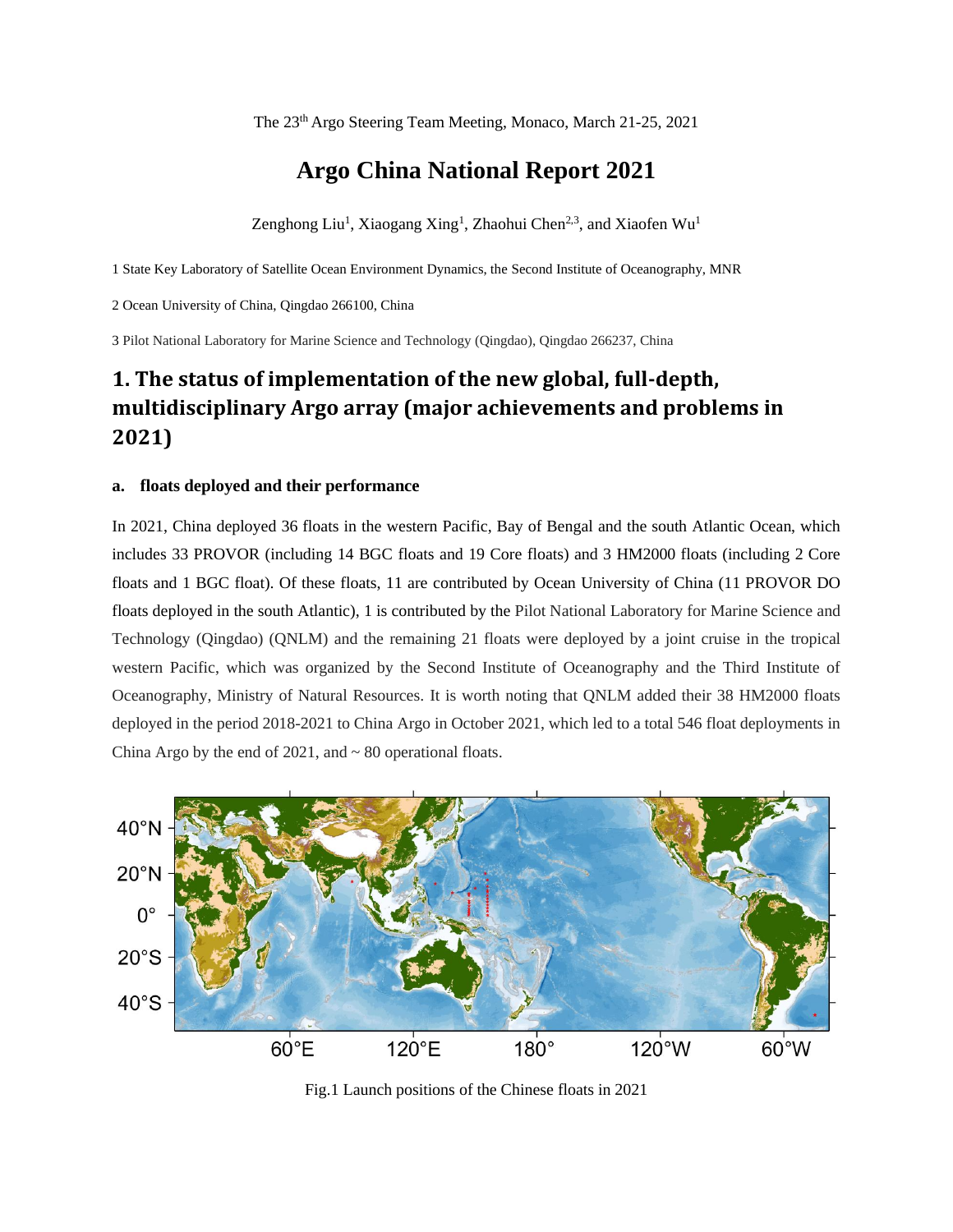In May and June 2021, QNLM deployed 9 HM4000 floats around the region of the Kuroshio-Oyashio Extension in the North Pacific, with 8 of them equipped with RBRargo deep CTD and one with an SEB61 CTD sensor. This was the pilot deployment of HM4000 float, so data from these floats were not submitted into GDACs. By the end of 2021, seven floats were still reporting data and over a hundred 4000-m temperature and salinity profiles had been acquired (Fig. 3). The comparisons between observations from the floats, shipboard CTD, salinometer, and climatology indicate that half of the floats have obtained fairly good temperature and salinity profiles at least at the time they were deployed, whereas the remainders are observed systematic or pressuredependent salinity biases.



Fig. 3 Trajectories of nine HM4000 floats deployed in the North Pacific Ocean by the end of 2021.

#### **b. technical problems encountered and solved**

One BGC PROVOR float (WMO: 2902747) was unable to dive since its 122th cycle, the problem can't be solved by a configuration change through Iridium satellite. Now we are seeking ships to recover it.

#### **c. status of contributions to Argo data management (including status of high salinity drift floats, decoding difficulties, ramping up to include BGC or Deep floats, etc)**

During 2021 CSIO received 5,104 core profiles plus 709 DOXY, 643 CHLA, 608 CDOM, 1,113 IRRADIANCE and 492 NITRATE profiles from 135 active floats (Fig.4). All the profiles have been submitted into GDACs and core & DOXY profiles have been inserted into GTS via CMA after being converted into BUFR bulletin.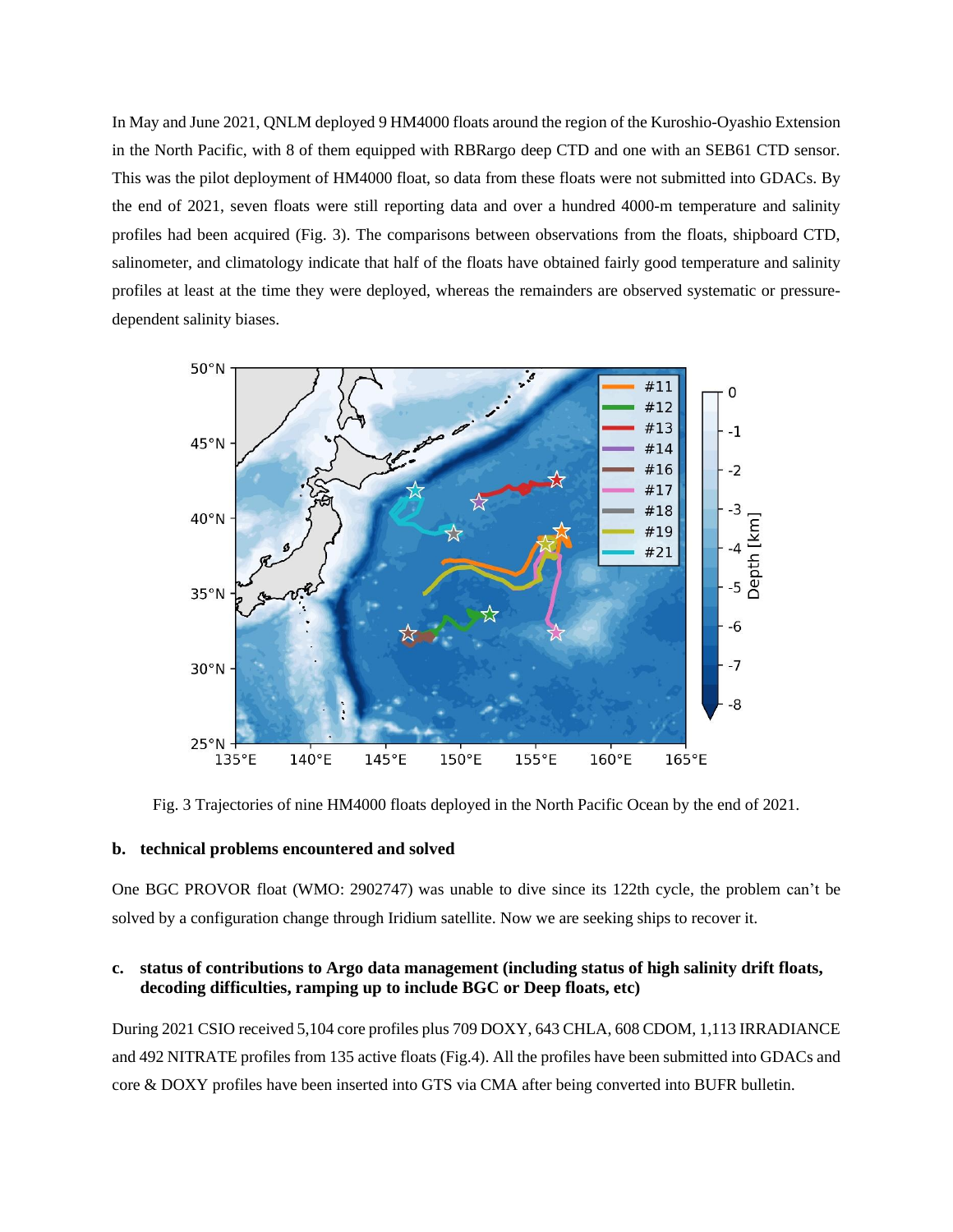

Fig.4 Positions of core (blue) and BGC (red) profiles.

A list of fast salinity drift floats had been updated prior to AST-22. The DMQC for these FSD floats almost stopped because our DMQC operator had a maternity leave. We plan to restore this work after this April.

Some PROVOR CTS5 APMT floats have been and are planned to be deployed this year. CSIO is developing the corresponding decoding software under the help of Jean-Philippe Rannou from Altran, France.

#### **d. status of delayed mode quality control process**

Last year we had sent about 15,226 D-files to GDACs. In total about 75% R-files has been DMQC'd and submitted. CSIO's DMQC operator, Ms Xiaofen Wu was pregnant and had a 5-month maternity leave. She will come back this March and continue this task.

## **2. Present level of and future prospects for national funding for Argo including a summary of the level of human resources devoted to Argo, and funding for sustaining the core mission and the enhancements: BGC, Deep, Spatial (Polar, equator, WBCs)**

A project that implements the development and pilot deployment of HM6000 float will be granted this year, from which over 60 HM6000 floats are going to be developed and manufactured. As proposed, they will be deployed in the North Pacific in the next three years and data will be submitted to GDACs.

**3. Summary of deployment plans (level of commitment, areas of float deployment, Argo missions and extensions) and other commitments to Argo (data management) for the upcoming year and beyond where possible.**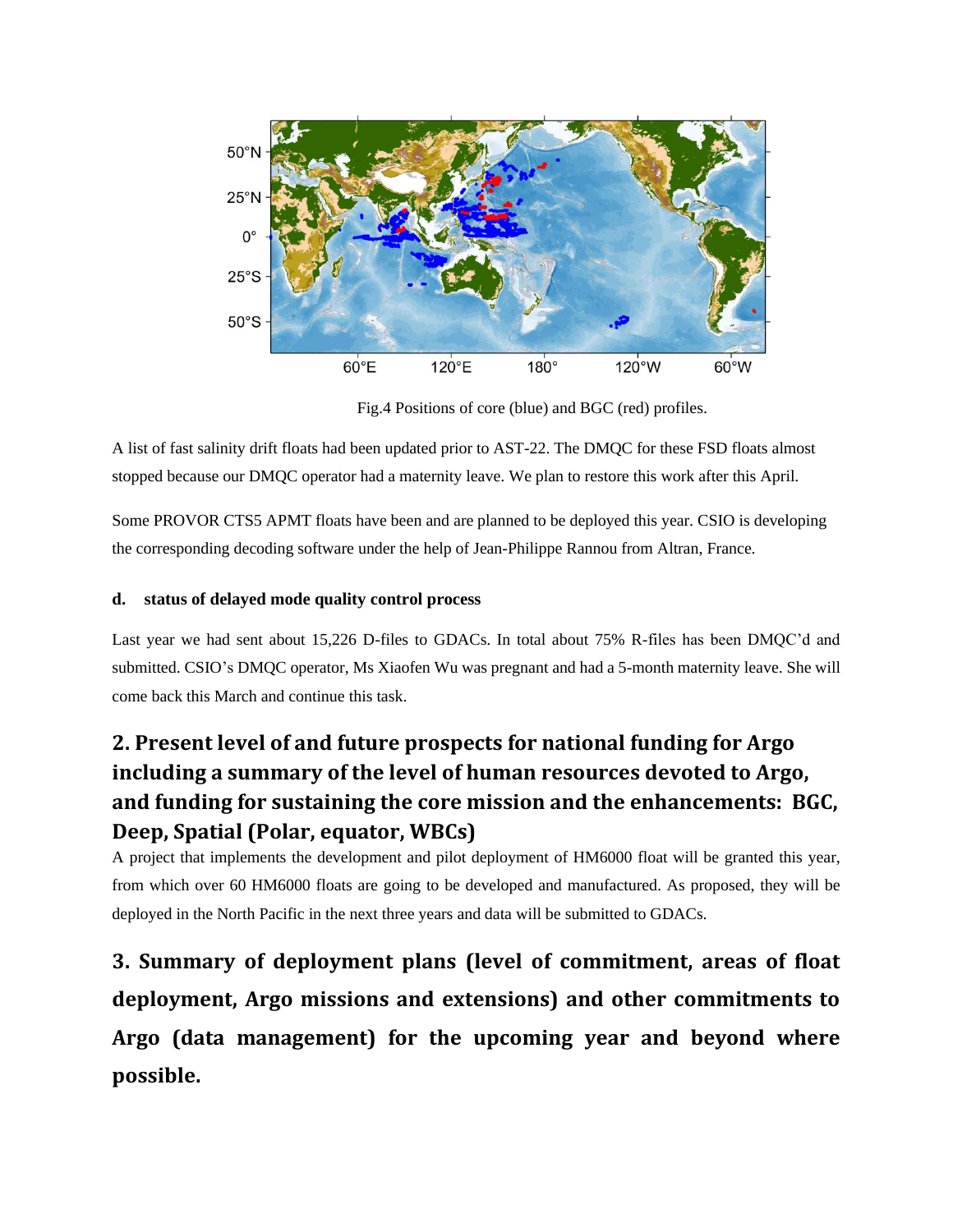CSIO will deploy 4 Navis-BGC floats with SeaTrec rechargeable batteries and 1 HM2000-O2 float in the northwestern Pacific this year. Besides, 3 Provor-BGC floats with 6 core BGC variables have been purchased by the Ocean University of China, and will be deployed in the Kuroshio Extension area as soon as possible.

Other float deployments will come from the contributions from several universities and institutions, but we are unable to estimate the amount. CSIO will still try to encourage those PIs to incorporate their floats into China Argo and share data with Argo community.

As for Deep profiling floats deployment, one 6000-m float will be deployed in the Philippine basin during June and July, and over ten 6000-m floats will be assembled and tested in the second half of year. By the end of 2022, there will be over 10 floats in the North Pacific.

Other float deployments will come from the contributions from several universities and institutions, but we are unable to estimate the amount. CSIO will still try to persuade those PIs to incorporate their floats into China Argo and share data with Argo community.

### **4. Summary of national research and operational uses of Argo data as well as contributions to Argo Regional Centers. Please also include any links to national program Argo web pages to update links on the AST and AIC websites.**

CSIO provides a mirror access to the global Argo data set (synchronize with the GDAC server four times per day), and also provides a data transfer service (post-QC'd global Argo data set) for several operational departments. The values of Argo data have been fully recognized, nowadays Argo data and data product have been widely used in scientific research and operational forecasts.

CSIO maintains the website of the China Argo Real-time Data Center (http://www.argo.org.cn) where the implementation status of China Argo, real-time data display including observed profiles, float trajectory, profile data, the derived products and status of global Argo are accessible.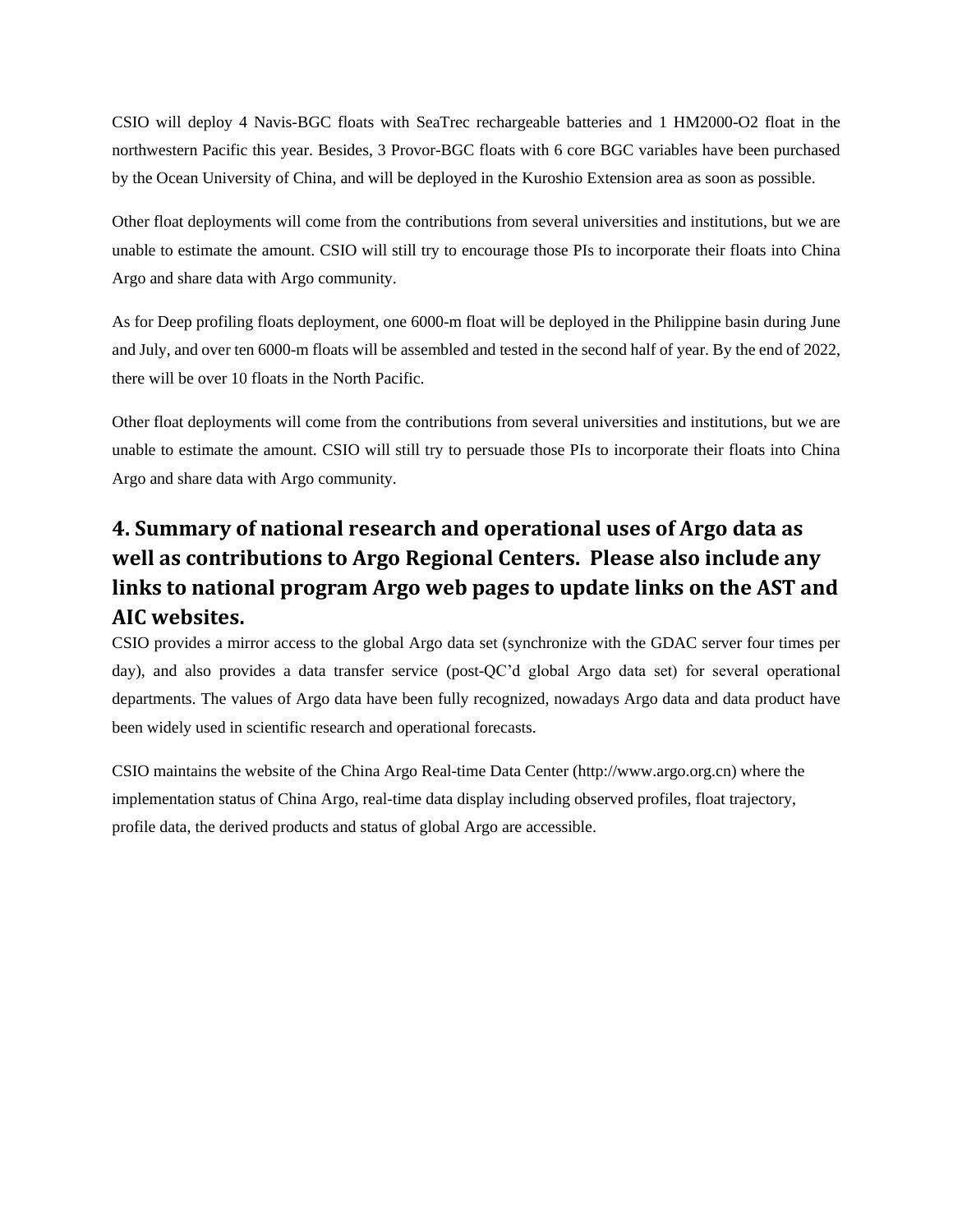**5. Issues that your country wishes to be considered and resolved by the Argo Steering Team regarding the international operation of Argo. These might include tasks performed by the AIC, the coordination of activities at an international level and the performance of the Argo data system. If you have specific comments, please include them in your national report. Also, during the AST-23 plenary, each national program will be asked to mention a single highlight or issue via a very brief oral report.**

None.

**6. To continue improving the quality and quantity of CTD cruise data being added to the reference database by Argo PIs, it is requested that you include any CTD station data that was taken at the time of float deployments this year. Additionally, please list CTD data (calibrated with bottle data) taken by your country in the past year that may be added to the reference database. These cruises could be ones designated for Argo calibration purposes only or could be cruises that are open to the public. To help CCHDO track down this data, please list the dates of the cruise and the PI to contact about the data.**

In 2021 CSIO submitted 10 CTD casts obtained in the northwestern Pacific to Coriolis data center.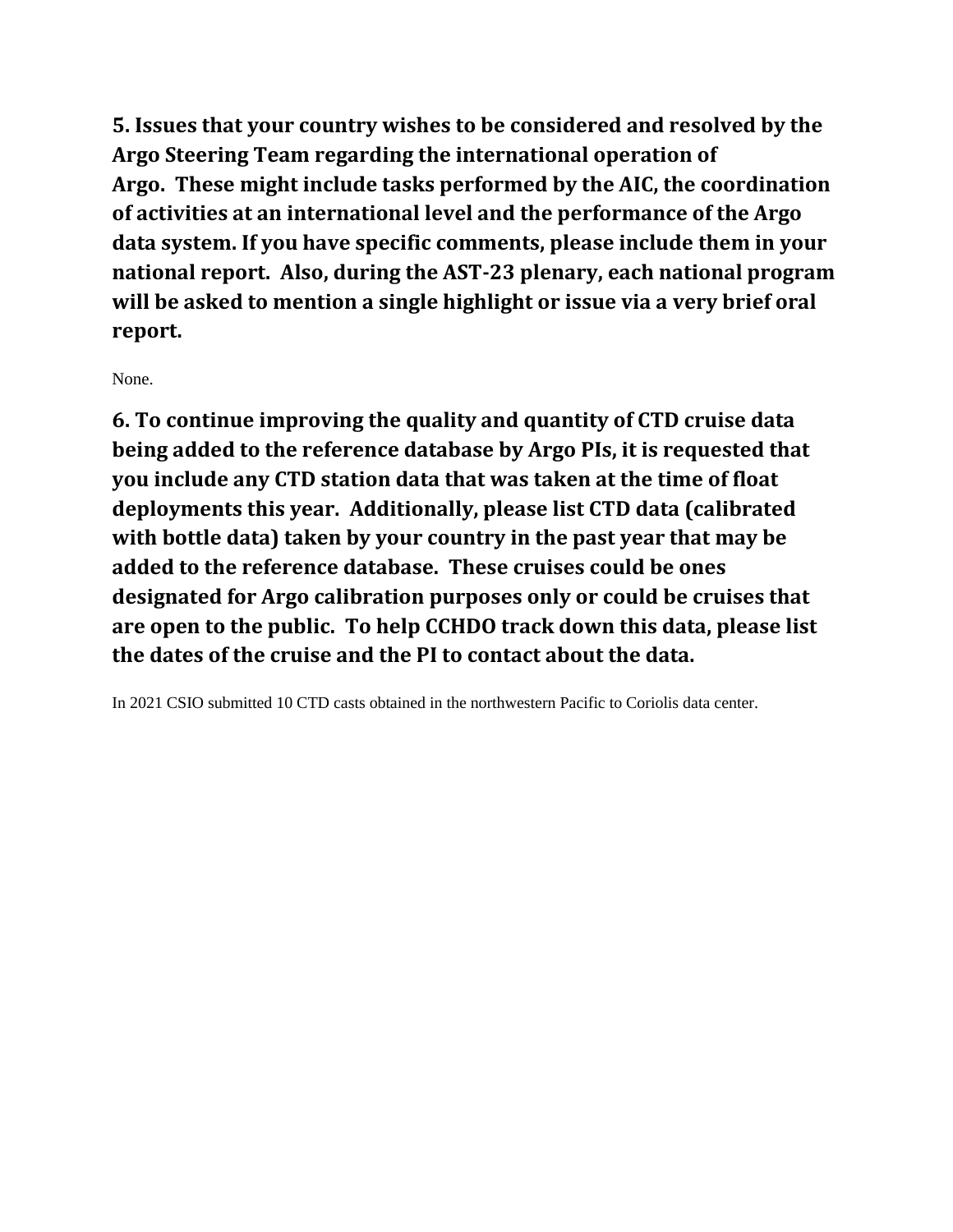**7. Keeping the Argo bibliography ( [Bibliography | Argo \(ucsd.edu\)](https://argo.ucsd.edu/outreach/publications/bibliography/)) up to date and accurate is an important part of the Argo website. This document helps demonstrate the value of Argo and can possibly help countries when applying for continued Argo funding. To help me with this effort, please include a list of all papers published by scientists within your country in the past year using Argo data, including non-English publications.** 

**There is also the thesis citation list ([Thesis Citations | Argo \(ucsd.edu\)](https://argo.ucsd.edu/outreach/publications/thesis-citations/)). If you know of any doctorate theses published in your country that are missing from the list, please let me know.**

**Finally, if you haven't already sent me a list of Argo PIs in your country, please do so to help improve the statistics on how many papers are published including an Argo PI vs no Argo PIs.** 

### **The list of publications not listed in the Argo bibliography**

Zhang, C., W. Si, and C. Xie (2021), Analysis of T/S characteristics of Sulawesi Sea based on Argo and XBT, Marine Science Bulletin, 23(1), 27-36, [10.11840/j.issn.1001-6392.2021.01.004.](http://dx.chinadoi.cn/10.11840/j.issn.1001-6392.2021.01.004)

Zhou, Y., R. H. Lang, E. P. Dinnat, and D. M. Le Vine (2021), Seawater Debye Model Function at L-Band and Its Impact on Salinity Retrieval From Aquarius Satellite Data, *IEEE Transactions on Geoscience and Remote Sensing*, 59(10), 8103-8116, doi: 10.1109/TGRS.2020.3045771.

Chen, H., S. Li, H. He, et al. (2021), Observational study of super typhoon Meranti (2016) using satellite, surface drifter, Argo float and reanalysis data, Acta Oceanol. Sin. 40(1), 70–84. <https://doi.org/10.1007/s13131-021-1702-9>

Gao, Z., Z. Chen, X. Huang, H. Yang, Z. Zhao, C. Ren, and L. Wu (2021), Internal Wave Imprints on Deep Ocean Temperature Change as Revealed by Rapid-Sampling Profiling Floats, *Journal of Geophysical Research: Oceans*, 126, e2021JC017878. [https://doi.org/10.1029/2021JC017878.](https://doi.org/10.1029/2021JC017878)

# **8. How has COVID-19 impacted your National Program's ability to implement Argo in the past year? This can include impacts on deployments, procurements, data processing, budgets, etc.**

Except CTD delivery from SBE to HSOE (HM2000 manufacturer), the COVID-19 has little impact on China Argo project. In 2021, the SBE CTD delivery was delayed several months which impacted the timeliness of HM2000 float's supply.